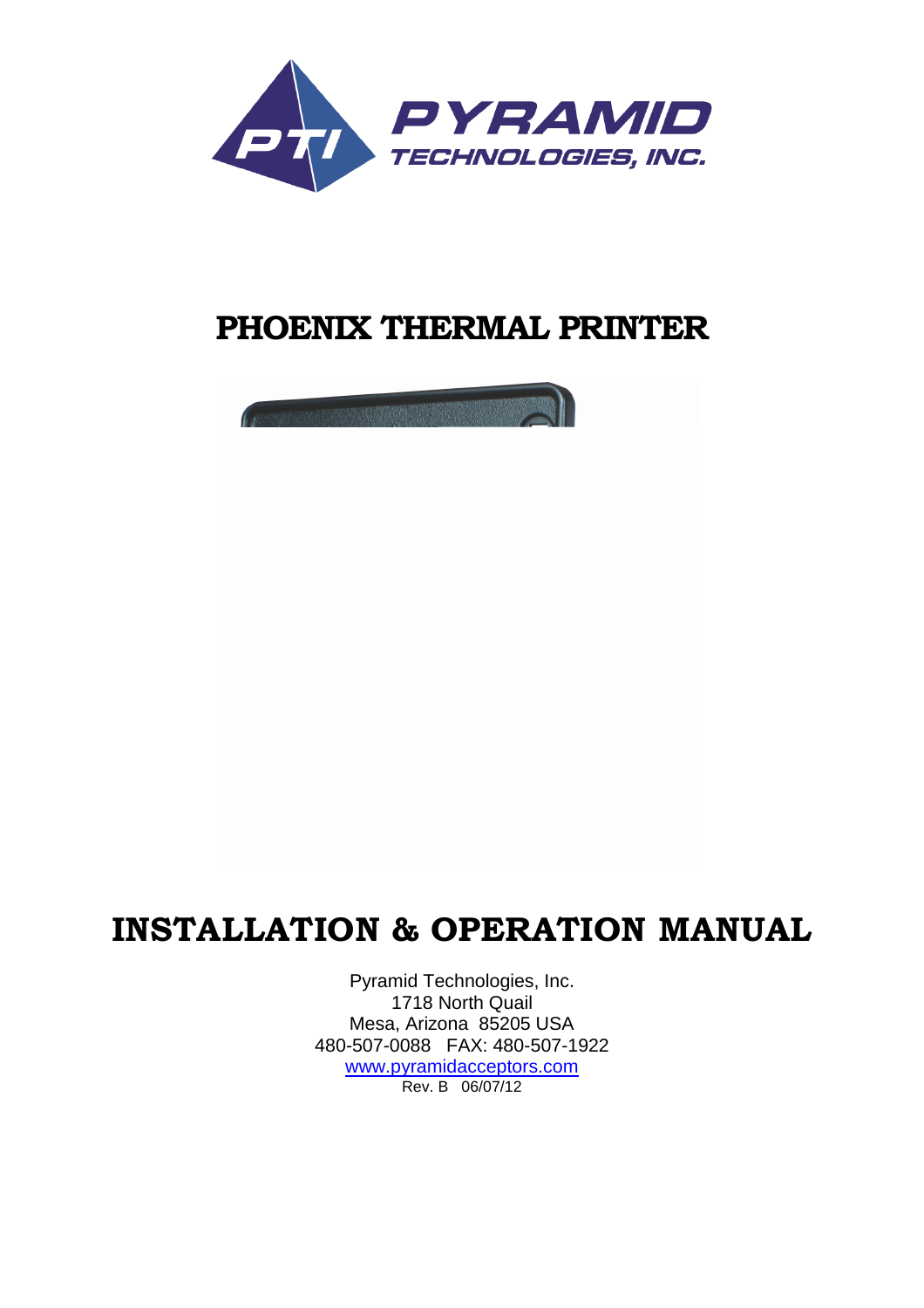## **Product Overview**

The Pyramid Technologies, Inc. (PTI) Phoenix Thermal Printers are designed for indoor use in the amusement, gaming, lottery, vending and kiosk markets.

Note: "Pot of Gold", "Pot-O-Gold", and "POG" are Trademarks of the respective manufacturer.

## **Phoenix Thermal Printer Features**

- Lighted arrow on bezel and lighted Ticket/ Coupon exit area
- Standard USB Interface
- "Pot of Gold" (POG) game interface
- **Standard Pulse interface for converting hopper based systems to printers**
- Real Time Clock to be able to date/time stamp Tickets/Coupons
- **Integral paper cutter**
- **Easy Panel Mounting**
- Uses standard 58 mm paper, with automatic loading feature
- Long Life Print head and Cutter
- User Customizable Tickets/ Coupons using PTI PC program
- Dip switch configurable
- Flash memory is upgradable by PC

#### **Product Specifications**

**Operating Voltage**- 12 VDC +- 10 % **Operating Currents**- Idle- 15 mA, Operating- 5 A (max) **Operating Temperature**- 0 to 60 C, 85 % non-condensing humidity (max) **Print Speed-** Approx. 1 ticket/coupon in three (3) seconds **Paper Detection**- LED Signals for Paper Low and Paper Empty **Print Head Life**- 100 Million Pulses, 31 miles (50 KM) paper travel distance (12.5% max print density) **Cutter Life**- 500,000 cuts **Net Weight**- 1.25 lbs

**Warranty:** 1 year, parts and labor (see Limited Warranty Section).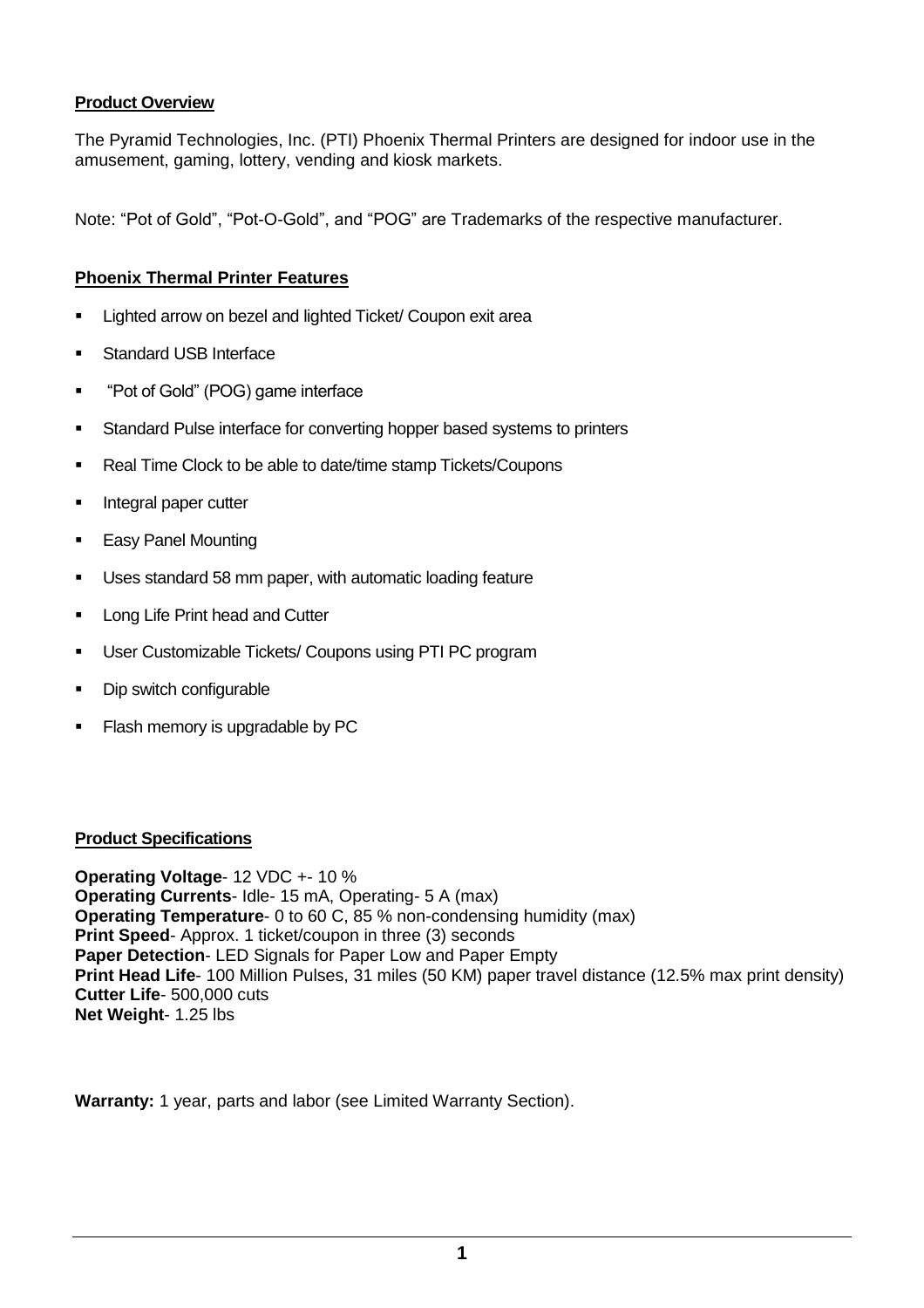To order any Phoenix Thermal Printer, use the following order information:

**Series Description**

**PHX1** USB/Pulse/ (USA Font Set)

**PHX2** USB/POG Interface (USA Font Set)

#### **Foreign Font Set**

Please call PTI to order the Phoenix with your particular country's Font Set.

#### **What's in the Box**

PHX1 ships with Power Harness only. PHX2 ships with power harness and POG harness. One roll of thermal paper is also included. If needed, the USB harness this can be purchased separately from PTI.

#### **Accessories**

Power Harness- Part Number- 5P000

POG Communication Harness- Part Number- 5P001 (Must use this cable to interface properly to a POG game.)

Serial RS232 (DB9) Harness- Part Number- 5P002

USB Communication Harness- Part Number- 05AA0049

Security Mounting Plate Kit- Part Number- 95P02 (For more secure locations)

Thermal Paper- Part Number- Paper1

#### **ID Number Description**

Example Serial Number: ID **121500001**

In this example, the first two digits are the year of manufacture (20**12**). The week of manufacture is week **15** of 2012. The sequential production ID number is **00001**.

#### **Dimensional Drawings**

For Dimensional Drawings, please visit our website at [www.pyramidacceptors.com](http://www.pyramidacceptors.com/) and look in the Phoenix Thermal Printer section.

#### **Limited Warranty**

Phoenix Thermal Printers are warranted for a period of one (1) year from date of original invoice. This warranty extends to the original purchaser of the warranted product and each transferee owner of the product, during the term of the warranty. During the warranty period, the manufacturer will repair or replace (at manufacture's option) any parts, up to and including the complete printer, which fail to function properly because of defects in material or workmanship. This warranty does not cover any damage related to water, chemical or liquid spills into the printer.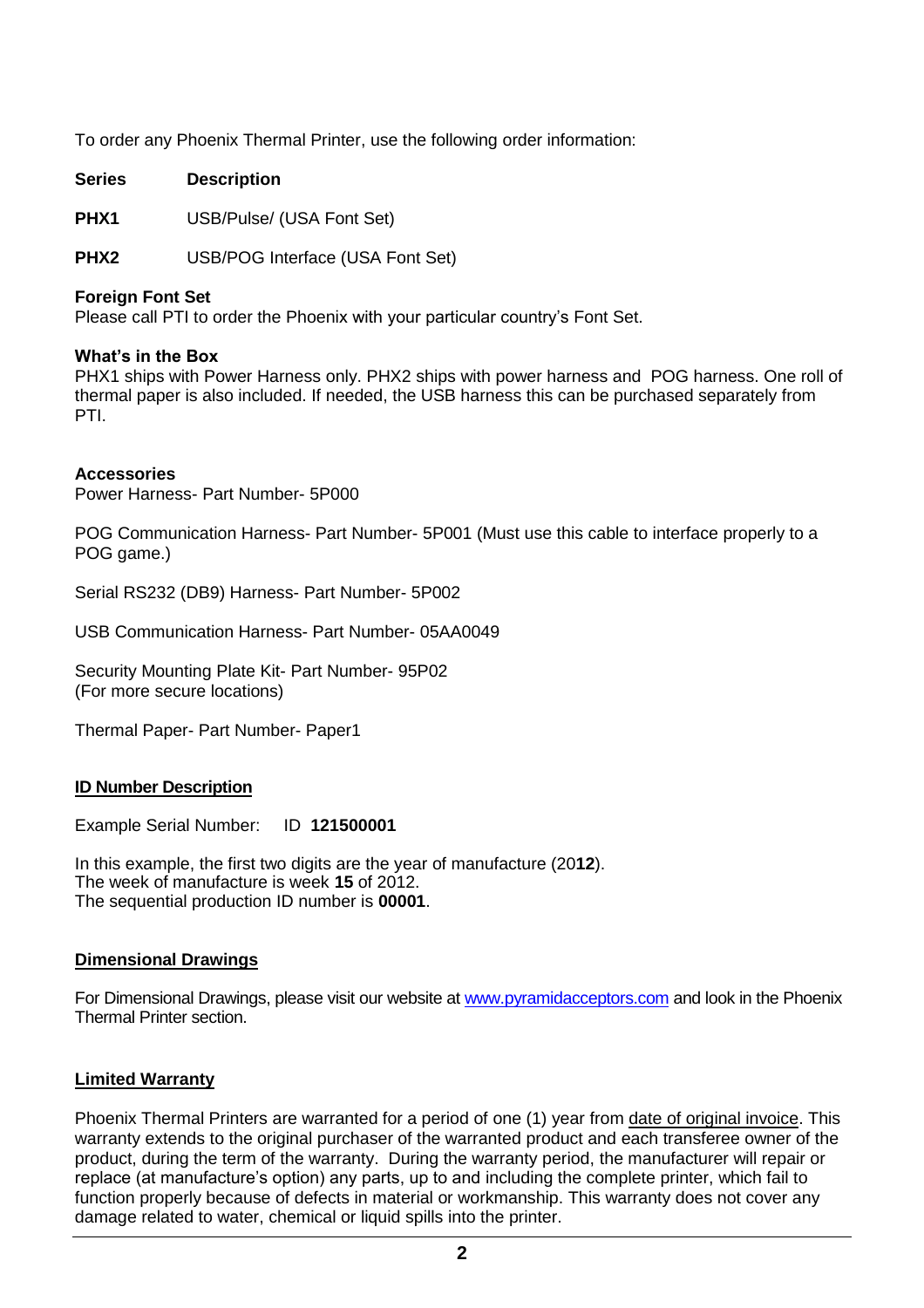## **Limited Warranty (Continued)**

The manufacturer is not responsible for any consequential damage or performance degradation that results from foreign objects inserted into the printer. The product to be repaired under warranty must be delivered, inbound freight prepaid to an authorized service center. Upon request, the owner must show proof of purchase when submitting equipment for service during the warranty period. Repair or installation at the owner's location is not included in warranty. During the warranty period, manufacturer will pay all outbound ground freight charges to the owner's location. Special handling or shipping charges must be assumed by the owner. The manufacturer will not be liable for any consequential damages as a result of defects in material or workmanship. Any written or applied warranty of this product is strictly limited to the refund of the cost of goods purchased. Damage due to negligence, accidents, electrical overload, misuse, abuse, vandalism, or an act of God, is not covered by this warranty. Any alteration of the product after manufacture voids the warranty in its entirety.

## **Unpacking the Printer / Shipping Damage**

You should always immediately unpack and inspect to see if the printer is damaged; when a product is returned to the owner after service or as new purchase, only consignee (the person or company receiving the printer) can file a claim against the carrier for concealed damages. Therefore you should place the printer back in its original carton along with the packing materials. Then notify the carrier of damages and request an immediate inspection of the package. Send a letter of intent to file a claim to the carrier within 72 hours from time of delivery. Please also send a copy of this letter to the shipper.

## **Service**

For service information, please contact Pyramid Technologies, Inc. for a Service Center near you. For any items returned under warranty or for repair, complete written information including the ID and model number as well as a description of the malfunction or defects must be submitted to the Service Center when requesting a Return Material Authorization number (RMA number). Owner accepts full responsibility for any return without prior authorization. The RMA number must be displayed on the exterior of the returned product carton(s).

#### **Installation/Mounting**

The Phoenix Thermal Printer has been designed to easily mount onto existing studs in OEM equipment. If you are mounting the printer to a wood panel or door, you may require our optional Adapter Bracket **(P/N - 95P02)**.

To install the printer, disconnect all power to the machine. Connect the interface cable from the machine to the printer. Secure the harnesses in place. The Phoenix Thermal Printer can be configured for RS-232, USB, and POG using the dip switches. For Pulse interface only configuration is accomplished by using a PC in conjunction with a standard USB Interface Cable (P/N 05AA0049). Using the PC method, you can quickly configure the printer for a customized ticket/coupon. Please note that power must be applied to the printer during the PC configuration process.

## **Installing Paper**

There are two ways to install paper in the Phoenix printer. The printer should be powered up for both methods.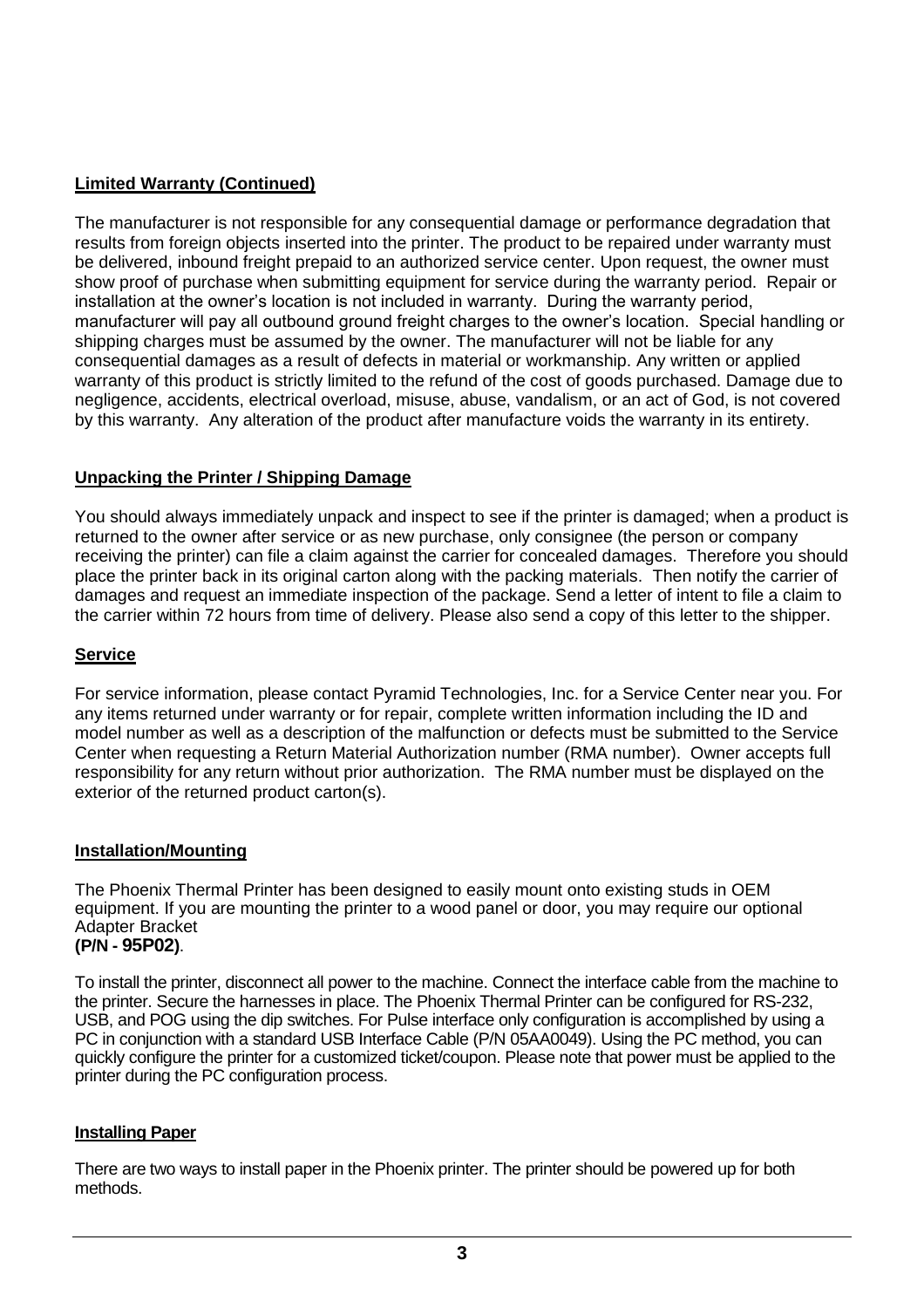**First Method:** (See Figure 1)- Remove the clear plastic Guide on the printer. Slide the yellow head latch toward the rear of the unit. The front of the print head (Called the Platen) will move forward. Insert the paper from the bottom of the roll as shown below. (**NOTE:** Thermal paper can only be printed on one side. If the paper is loaded incorrectly, the unit will not print anything!)

Next, close the Platen securely. You will hear it lock in place. Install the clear plastic Guide. You will also hear this snap in place. (**NOTE**: If the Platen is not closed properly the unit will not function. In addition, if the clear plastic Guide is not snapped into place properly, the printer paper may not come out of the front ticket/coupon slot properly.)

The printer will wait a few seconds and then feed about 8 inches of paper out of the printer. It will cut this paper and print "Paper Loaded OK" at the bottom of this printout. This will signal that the paper is loaded correctly and that the printer is ready for operation.





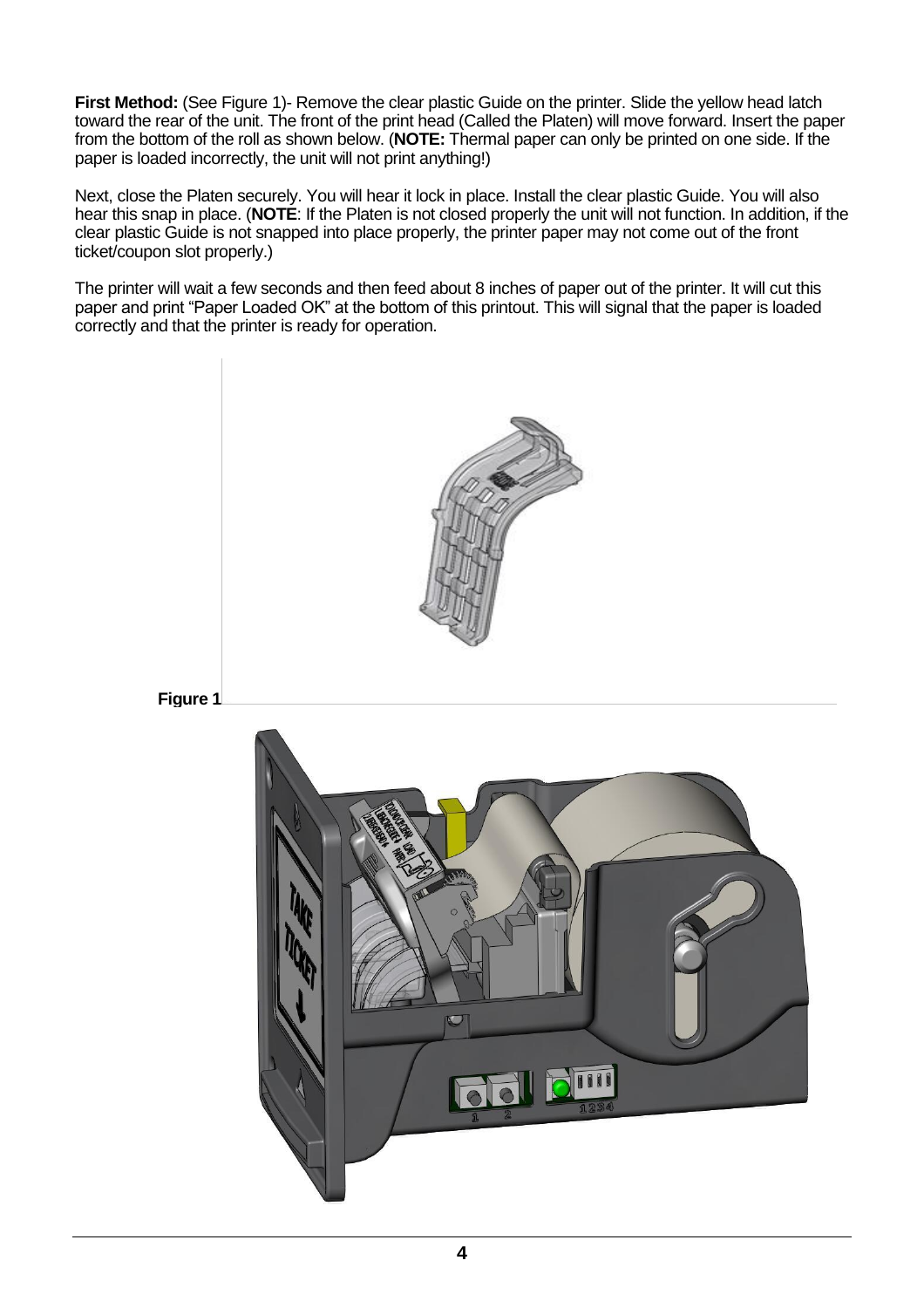**Second Method:** (See Figure 2) cut or rip the end of the paper roll so that a nice flat edge is present. Hold this edge into the head mechanism. In a few seconds, the head will slowly pull in the paper. It will then speed up and then feet out about 12 inches of paper.

It will cut this paper and print "Paper Loaded OK" at the bottom of this printout. This will signal that the paper is loaded correctly and that the printer is ready for operation.





#### **Clearing a Paper Jam**

Clearing a paper jam is simple with the Phoenix Printer.

Remove the clear plastic Guide on the printer. Slide the yellow head latch toward the rear of the unit. The front of the print head (Called the Platen) will move forward. Remove any jammed paper or paper residue.

Next, close the Platen securely. You will hear it lock in place. Install the clear plastic Guide. You will also hear this snap in place. (**NOTE**: If the Platen is not closed properly the unit will not function. In addition, if the clear plastic Guide is not snapped into place properly, the printer paper may not come out of the front ticket/coupon slot properly.)

#### **Maintenance and Cleaning**

The Phoenix Series Thermal Printer is relatively maintenance free. An occasional cleaning is all that is needed to keep the printer in top operation. To clean the printer:

- Remove power from the machine.
- Remove the clear plastic Guide on the printer. Slide the yellow head latch toward the rear of the unit. The front of the print head (Called the Platen) will move forward. Remove any jammed paper or paper residue. Clean the print head and rubber roller using a can of compressed air (commonly sold at office supply stores.)
- Clean the clear plastic Guide in the same manner.
- Clean the front slot of the printer in the same manner as above. For detailed cleaning a simple Q-tip works best.
- To re-assemble, close the Platen securely. You will hear it lock in place. Install the clear plastic Guide. You will also hear this snap in place. (**NOTE**: If the Platen is not closed properly the unit will not function. In addition, if the clear plastic Guide is not snapped into place properly, the printer paper may not come out of the front ticket/coupon slot properly.)
- Do not use any oils or silicon spray on the printer!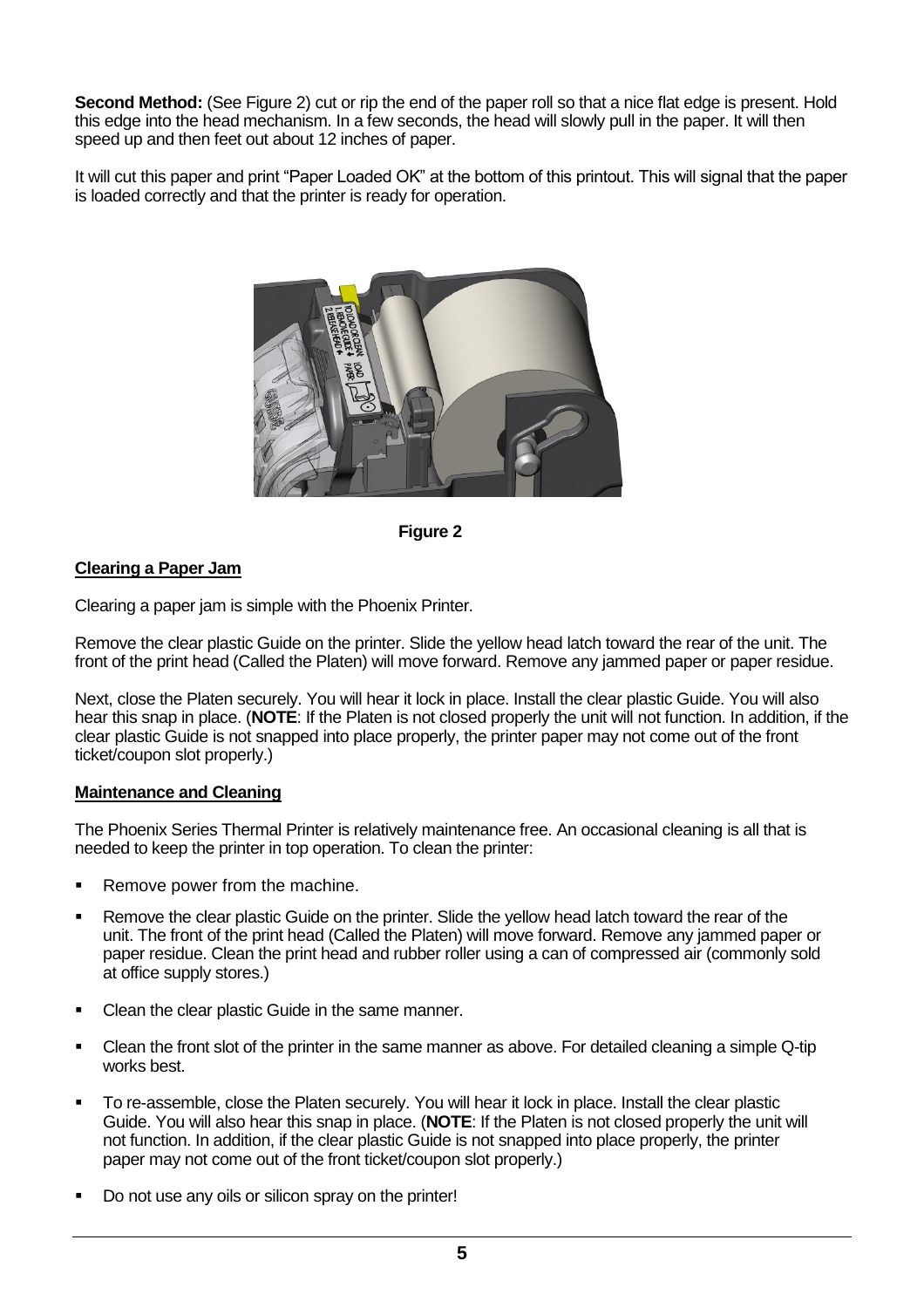## **Printer DIP Switch Settings**

The Phoenix printer has four DIP switches located on the side of the unit. They are used to configure the main functions of the unit such as interface type and partial or full paper cutting. The dip switch is "off" in the up position and "on" in the down position. Referring to Figure 3:

Dip 1 allows you to select a full paper cut or a partial paper cut at the end of each ticket/coupon. Most users use "full cut".

DIP 2 should be in the "normal" (off) position.

DIP 3 and DIP 4 allow you to select the mode of operation. If pulse mode is desired, set both DIP 3 and DIP 4 to be off. If POG is desired, DIP 3 should be off and DIP 4 on. If "ESC/POS" mode is desired DIP 3 should be on and DIP 4 should be off. "ESC/POS" mode is to operate the printer as a normal printer (9600 baud, N, 1). DIP 3 and DIP 4 both set to on is reserved for special interface software (Special mode) that we can develop for you.





#### **Battery Enabling for the Real Time Clock**

There is a jumper on the side of the printer (Refer to figure 4). This jumper is shipped from our factory in position 2+3. This is the "battery disabled" mode. To be to use the internal Real Time Clock of the printer, you must move the jumper to positions 1+2. Once this is complete, you can then use the PC program to set the current time and date into the printer.





**Figure 4**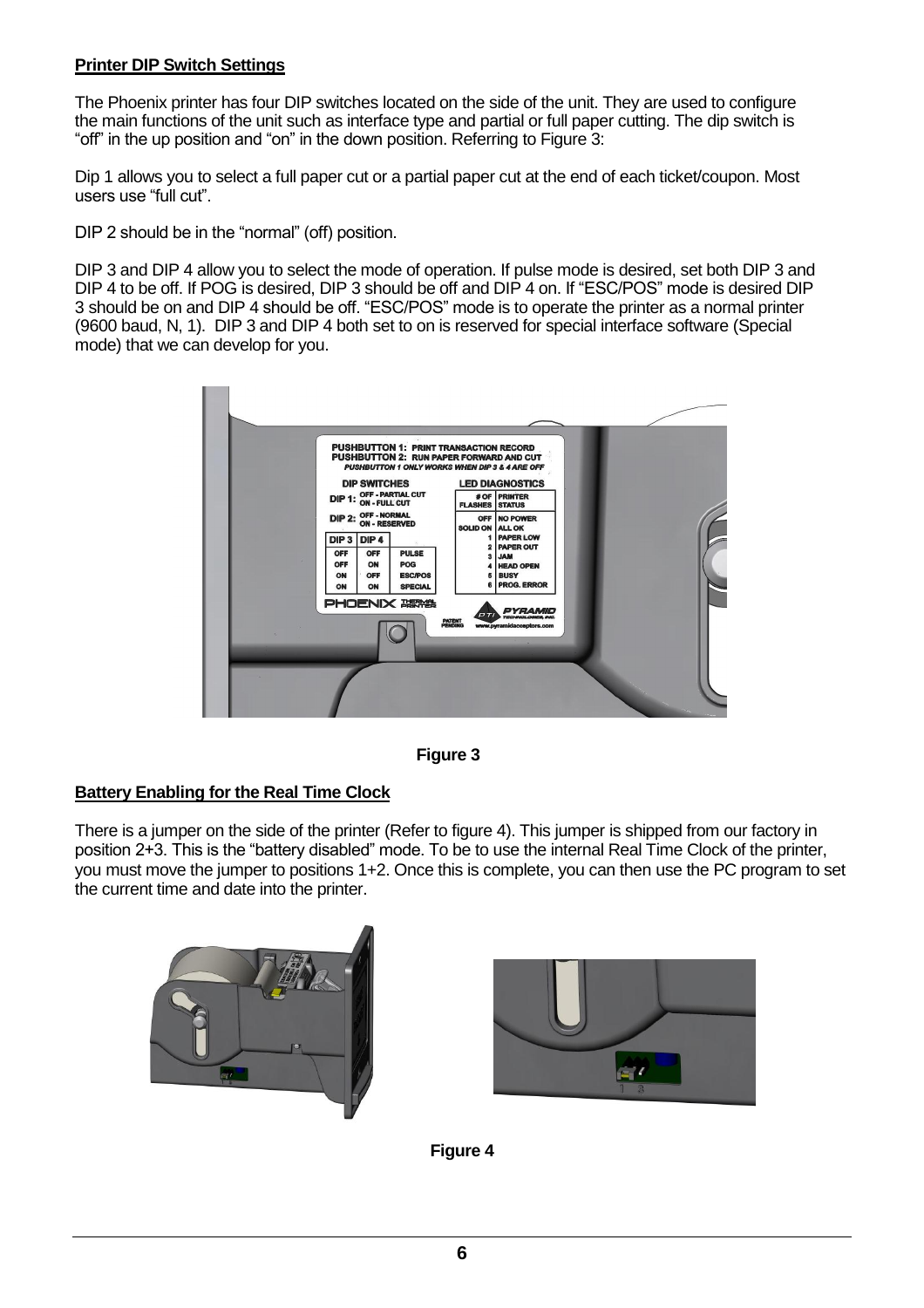## **Printer Ticket/Coupon setup using a PC**

This method allows you to change the configuration of the Phoenix printer easily. In addition, you can program up to three custom tickets /coupons for your own use. Please visit our website under the Support Section for more details. This program is free of charge to our customers. A USB harness has type A/B connectors and is commonly called a "USB printer cable" is all that is required to configure the printer (PTI Part Number- 05AA0049)

Once configured, the printer will remember these settings, even if power is removed.

## **Pushbutton Operation**

The Pushbuttons on the Phoenix Thermal Printer are utilized for two functions.

## **Pushbutton 1 is used as follows.**

**In the Pulse Mode-** Pressing this button briefly will print out a "daily report" Pressing and holding it for 5 or more seconds will allow a reprint of a previous ticket/coupon in the case that the paper ran out during the middle of a ticket/coupon printout.

**In Pot of Gold (POG) Mode-** Pressing and holding it for 5 or more seconds will allow a reprint of a previous ticket/coupon in the case that the paper ran out during the middle of a ticket/coupon printout. **In all other modes-** Pushbutton 1 has no function.

**Pushbutton 2 is used as follows:** Pushbutton 2 is used for feeding paper and testing the print quality. Any time this is pressed, the printer will simulate a paper load operation. It will feed the paper out about 8 inches, print "Paper Loaded OK" on the printout and then cut the paper. This allows you to verify that the printer can print, feed and cut correctly. (Note, if the printer has a serious error and cannot print refer to the Diagnostic section on the next page)

## **Flash Programming**

Downloading new software to the Phoenix Thermal Printer is accomplished using a PC.

To change the printer's software, you will use a USB harness that has type A/B connectors and is commonly called a "USB printer cable" (PTI Part Number- 05AA0049). This, and a powered up printer is all that is required to download new software to the printer.

## **Phoenix Printer Testing**

Apply power to the machine. The printer will test its cutter and then signal its status using the green Diagnostic LED. The blue LED at the front and the green diagnostic LED on the side of the unit will both be solid on if the printer is ready. If the blue LED at the front is blinking, then the printer paper level is low. If the blue LED is off, there is an issue. Refer to the green LED and the diagnostic chart below to diagnose the problem.

Press Pushbutton 2. The printer will simulate a paper load operation. It will feed the paper out about 8 inches, print "Paper Loaded OK" on the printout and then cut the paper. This allows you to verify that the printer can print, feed and cut correctly. If the ticket/coupon is feed out and cut correctly, but nothing is printed on the ticket verify the roll is loaded correctly, thermal paper only prints on 1 side, so correct paper loading is very important.

Note, if the printer has a serious error and cannot print, refer to the diagnostic section below.

## **Diagnostic Features**

The Phoenix Printer must have power to show diagnostics. The green LED on the side of the unit will flash a certain amount of times should there be an issue. This flash code corresponds to the errors listed on the next page. If the green LED is solid on, then the printer is functioning properly.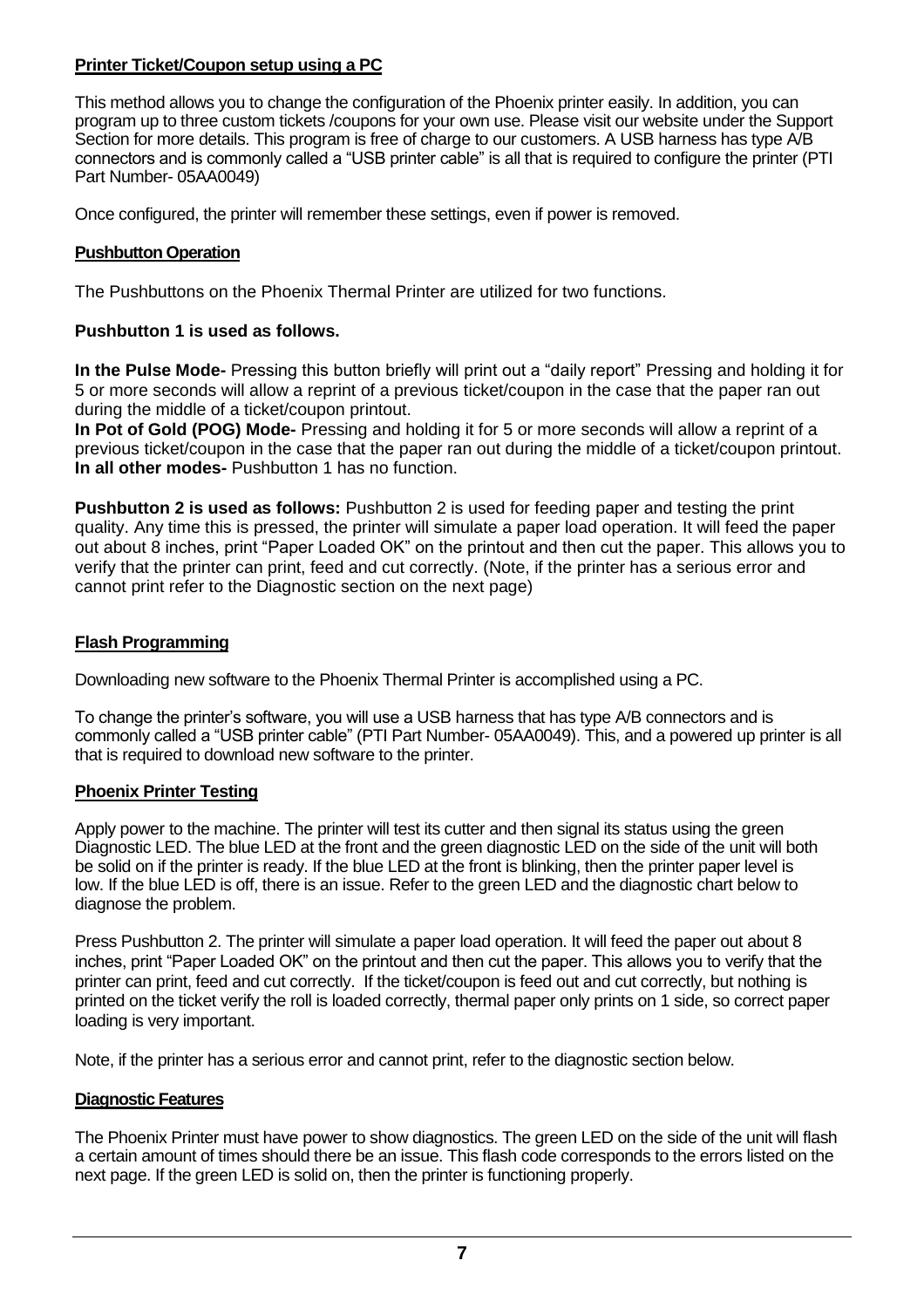# **Phoenix Green LED Flash Codes**

The flash codes shown correspond to a Phoenix printer error. The acceptor will flash the error code, then wait a second and flash it again. This LED is located at the side of the printer.

| <b>Flashing Code</b> | <b>Meaning of Flashing Code</b> | <b>Corrective Action</b>                |
|----------------------|---------------------------------|-----------------------------------------|
|                      |                                 |                                         |
| LED's always OFF     | The printer has no power.       | Check that power has been applied.      |
| LED's always ON      | No error exists- printer is OK. | None.                                   |
| 1 Flash              | Printer paper is low.           | The printer paper roll is low. Refill   |
|                      |                                 | before it runs out.                     |
| 2 Flashes            | Paper Out                       | The printer has run out of paper.       |
|                      |                                 | Replace the roll.                       |
| 3 Flashes            | Paper or Print Head jam.        | The printer is jammed. Refer to the     |
|                      |                                 | Paper Jam Clearing procedure.           |
| 4 Flashes            | Head Open                       | The "Platen" (front portion of the      |
|                      |                                 | head) is not locked properly. Refer to  |
|                      |                                 | the Paper Jam Clearing procedure to     |
|                      |                                 | ensure the Platen is closed.            |
| 5 Flashes            | <b>Busy</b>                     | The Printer is busy printing something  |
|                      |                                 | or it is receiving a large amount of    |
|                      |                                 | date from the host. Wait until the busy |
|                      |                                 | goes away, or power cycle the printer.  |
| 6 Flashes            | <b>Programming Error</b>        | During a printer programming process    |
|                      |                                 | (using the PC), something went          |
|                      |                                 | wrong. Try the programming              |
|                      |                                 | download again.                         |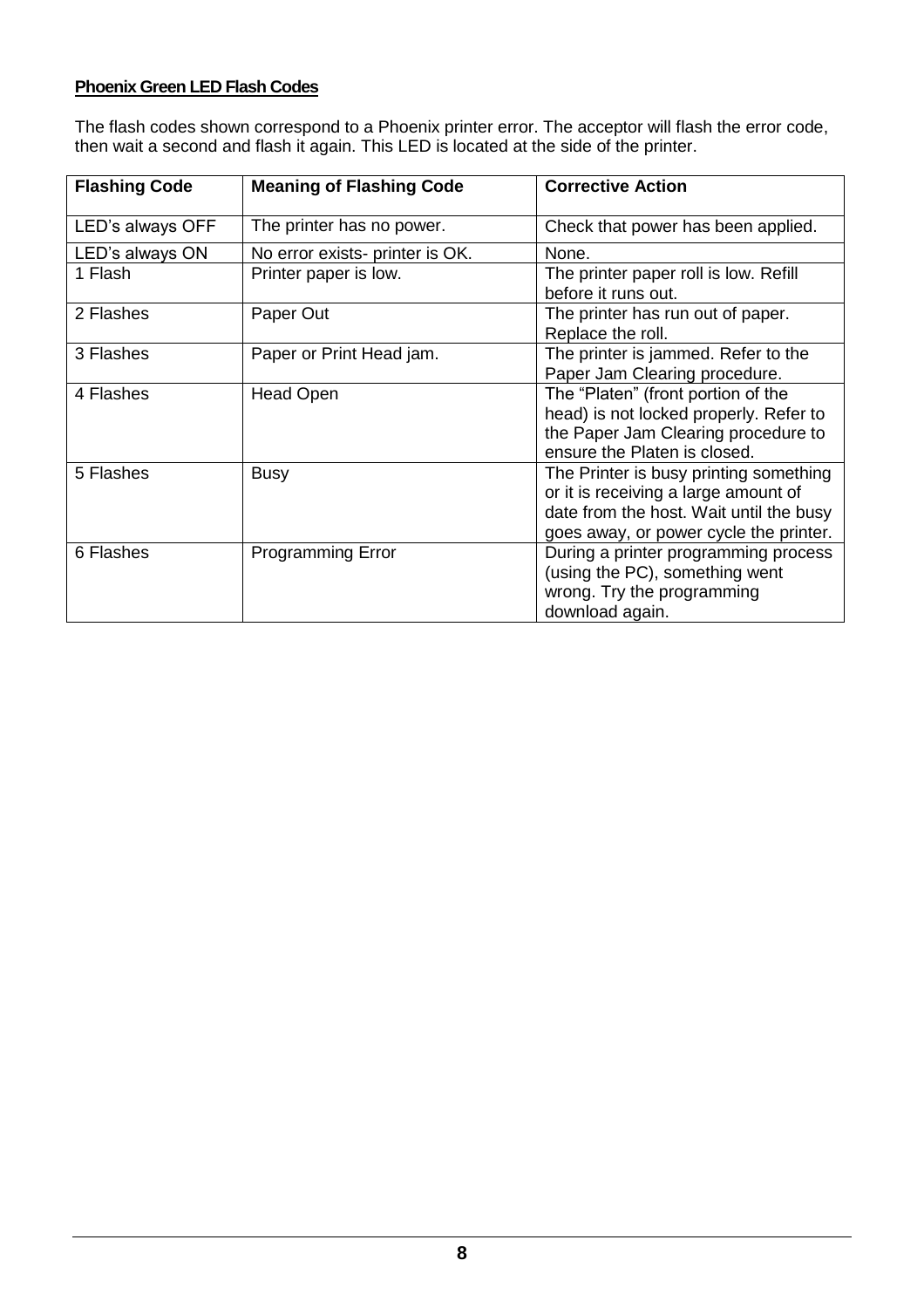# **Modes of Operation**

| Pulse/Serial Mode-Inputs and Outputs for Pulse Mode Using 7-Pin Wire Harness |
|------------------------------------------------------------------------------|
|------------------------------------------------------------------------------|

| <b>Pin Number wire Color</b> | <b>Signal Name</b> | <b>Function</b>                                                                                                                                               |
|------------------------------|--------------------|---------------------------------------------------------------------------------------------------------------------------------------------------------------|
|                              |                    |                                                                                                                                                               |
| Pin 1- Red Wire              | $+12$ VDC          | 12 VDC Power Input                                                                                                                                            |
| Pin 2- Black Wire            | <b>DC Ground</b>   | DC Ground for Power and I/O.                                                                                                                                  |
| Pin 3- Brown Wire            | Coin In            | Input-Low Enable $(0 - 4$ VDC is a<br>logic low. 4.8 - 12 VDC is a logic<br>high)                                                                             |
| Pin 4- Orange wire           | Note In            | Input-Low Enable (0 - 4VDC is a<br>logic low. 4.8-12 VDC is a logic<br>high)                                                                                  |
| Pin 5- Yellow Wire           | Payout Trigger     | Input-Low Enable (0 - 4VDC is a<br>logic low. 4.8-12 VDC is a logic<br>high)                                                                                  |
| Pin 6- Green Wire            | <b>Ticket Out</b>  | <b>Output-Open Collector</b><br>Transistor- 50 mA max current.<br>Pulled low by the printer when a<br>ticket is being issued (Printed).<br>(Pulse Mode Only.) |
| Pin 7- Blue Wire             | <b>Error Out</b>   | <b>Output-Open Collector</b><br>Transistor- 50 mA max current.<br>Pulled low by the printer when<br>there is a printer error.<br>(Pulse Mode Only)            |

The 7-pin Pulse harness is used to connect to the host machines Coin-in, Note-In, Payout, Ticket-out and Error lines as well as the +12VDC and Ground for power. As shown in figure 5 the Phoenix will begin to print after the pulses were received and the pulse line than stays high for a minimum period of 1.5 seconds. Once the Phoenix begins to print the Ticket-Out line will be held low until the printing is finished. The Error-Out line is only brought low should there be an error such as the Phoenix being out of paper.



**Figure 5**